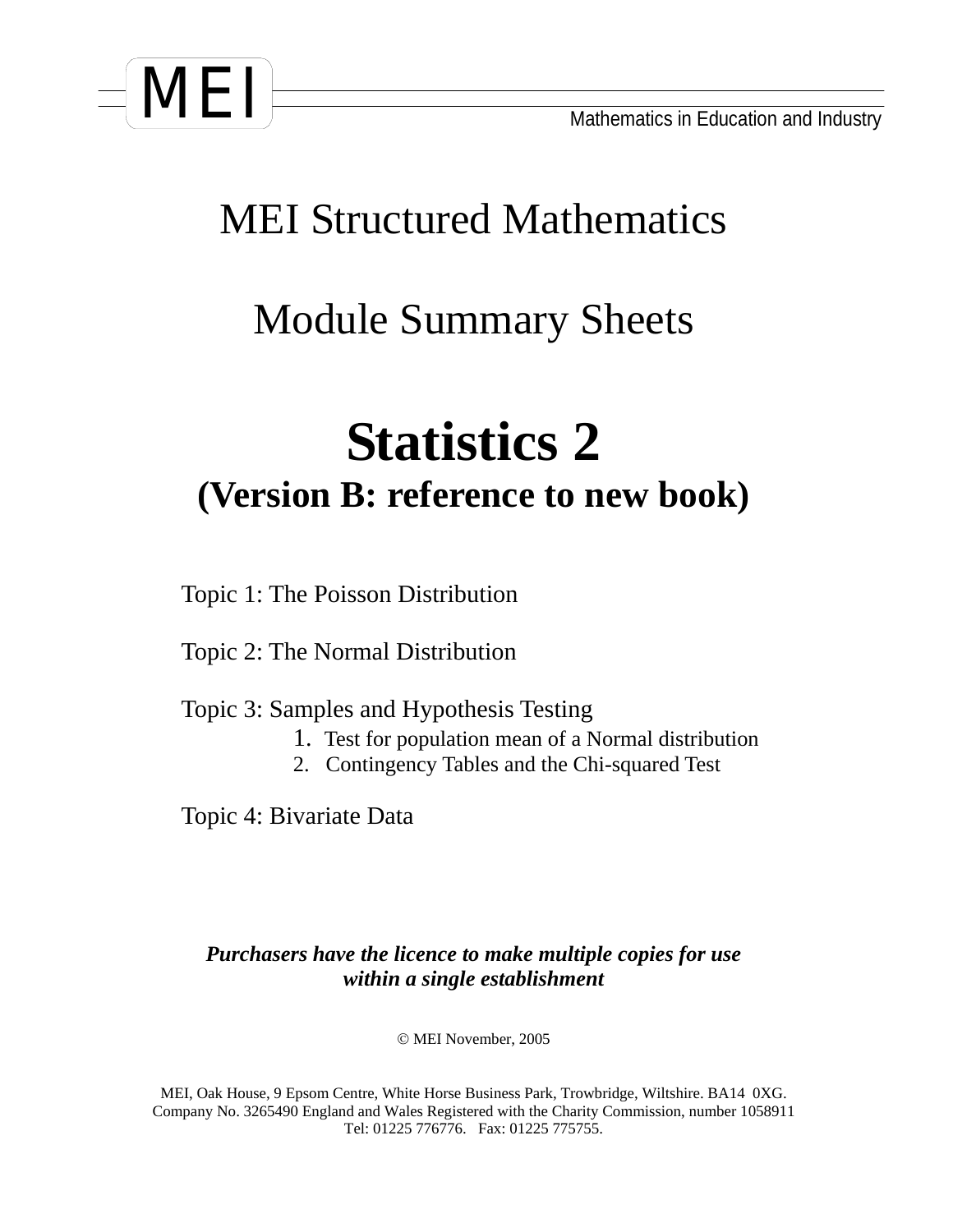#### *Summary S2 Topic 1* <sup>−</sup>*The Poisson Distribution*



| References:<br>Chapter 1<br>Pages 1-4   | <b>The Poisson distribution</b> is a discrete random variable $X$<br>where<br>$P(X = r) = e^{-\lambda} \frac{\lambda^r}{r!}$                                                                                                                          | E.g. The mean number of telephone calls to<br>an office is 2 every 10 minutes.<br>The probability distribution (Poisson(2)) is as<br>follows:                                                             |  |  |  |  |  |
|-----------------------------------------|-------------------------------------------------------------------------------------------------------------------------------------------------------------------------------------------------------------------------------------------------------|-----------------------------------------------------------------------------------------------------------------------------------------------------------------------------------------------------------|--|--|--|--|--|
| Example 1.1                             | The parameter, $\lambda$ , is the mean of the distribution.<br>We write $X \sim \text{Poisson}(\lambda)$ .                                                                                                                                            | $P(X = 0) = e^{-2} = 0.1353$<br>$P(X = 1) = 2e^{-2} = 0.2707$                                                                                                                                             |  |  |  |  |  |
| Page 4                                  | The distribution may be used to model the number of<br>occurences of an event in a given interval provided the<br>occurrences are:<br>(i)<br>random,<br>(ii) independent,<br>(iii) occurring at a fixed average rate.                                 | $P(X = 2) = \frac{2^2}{2!}e^{-2} = 2e^{-2} = 0.2707$<br>$P(X = 3) = \frac{2^3}{3!}e^{-2} = 0.1804$<br>$P(X = 4) = \frac{2^4}{4!}e^{-2} = 0.0902$                                                          |  |  |  |  |  |
| Exercise 1A                             | Mean, $E(X) = \lambda$ , Variance, $Var(X) = \lambda$<br>Mean $\approx$ Variance is a quick way of seeing if a Poisson<br>model might be appropriate for some data.                                                                                   | $P(X > 4) = 1 - \text{sum of above} = 0.0527$                                                                                                                                                             |  |  |  |  |  |
| Q. 7                                    | It is possible to ca.culate terms of the Poisson distribution<br>by a recurrence relationship.                                                                                                                                                        | E.g. For $\lambda = 2$ , find P(3) from tables.<br>Note that P(3) = $e^{-2} \frac{2^3}{3!} = 0.1353 \times \frac{8}{6}$                                                                                   |  |  |  |  |  |
|                                         | E.g. $P(X = r) = \frac{\lambda^r}{r!} \times e^{-\lambda};$<br>$P(X = r + 1) = \frac{\lambda^{r+1}}{(r+1)!} \times e^{-\lambda} = \frac{\lambda}{(r+1)} \times P(X = r)$                                                                              | $= 0.1804$<br>From tables, $P(3) = P(X \le 3) - P(X \le 2)$<br>$= 0.8571 - 0.6767 = 0.1804$                                                                                                               |  |  |  |  |  |
|                                         | Care needs to be taken over the cumulation of errors.                                                                                                                                                                                                 | E.g. Vehicles passing along a road were<br>counted and categorised as either private or                                                                                                                   |  |  |  |  |  |
| References:<br>Chapter 1<br>Pages 5-6   | Use of cumulative probability tables<br>Cumulative Poisson probability tables are on pages 40-42<br>of the Students' Handbook and are available in the examinations.                                                                                  | commercial; on average there were 3 private<br>and 2 commercial vehicles passing a point<br>every minute. It is assumed that the distribu-                                                                |  |  |  |  |  |
| Example 1.2<br>Page 6                   | They give cumulative probabilities, i.e. $P(X \le r)$ .<br>So $P(X = r) = P(X \le r) - P(X \le r - 1)$                                                                                                                                                | tions are independent of each other. Find the<br>probability that in a given minute there will<br>be (i) no private vehicles, (ii) no vehicles,<br>(iii) exactly one vehicle.                             |  |  |  |  |  |
| Exercise 1A<br>Q. 4, 5, 11              | For $\lambda = 1.8$ (Page 40), the second and third entry of the tables give<br>$P(X \le 1) = 0.4628$ , $P(X \le 2) = 0.7306$<br>i.e. $P(X = 2) = P(X \le 2) - P(X \le 1) = 0.7306 - 0.4628 = 0.2678$                                                 | For the private vehicles, $\lambda_p = 3$ and for<br>commercial vehicles $\lambda_c = 2$ .<br>The distribution may be modelled by the                                                                     |  |  |  |  |  |
| References:<br>Chapter 1<br>Pages 12-15 | <b>Sum of Poisson distributions</b><br>Two or more Poisson distributions can be combined by<br>addition providing they are independent of each other.                                                                                                 | Poisson distribution so that for private<br>vehicles, $X \sim \text{Poisson}(3)$ and for commercial<br>vehicles, $Y \sim \text{Poisson}(2)$ .<br>For all vehicles, $Z = X + Y \sim \text{Poisson}(3+2) =$ |  |  |  |  |  |
| Exercise 1B<br>Q.4, 8                   | If $X \sim \text{Poisson}(\lambda)$ and $Y \sim \text{Poisson}(\mu)$ ,<br>then $X + Y \sim \text{Poisson}(\lambda + \mu)$ .<br>N.B. You may only add two Poisson distributions in this<br>way if they are independent of each other. There is no cor- | Poisson $(5)$<br>(i) $P(X=0) = e^{-3} = 0.0498$<br>(ii) $P(Z = 0) = e^{-5} = 0.0067$<br>(iii) $P(Z = 1) = 5e^{-5} = 0.0337$                                                                               |  |  |  |  |  |
| References:                             | responding result for subtraction.<br>Approximation to the binomial distribution                                                                                                                                                                      | Note that $P(1 \text{ veh}) = P(1 \text{ priv})$ . $P(0 \text{ comm})$<br>$=3e^{-3}.e^{-2}+e^{-3}.2e^{-2}$<br>= 3.2e <sup>-2</sup>                                                                        |  |  |  |  |  |
| Chapter 1<br>Pages 18-22                | The Poisson distribution may be used as an approximation<br>to the binomial distribution $B(n, p)$ when                                                                                                                                               | $= (2 + 3)e^{-5} = 5e^{-5} = 0.0337$<br>E.g. Some equivalent values:                                                                                                                                      |  |  |  |  |  |
| Exercise 1C<br>Q. 1(i), 3, 7            | $n$ is large,<br>$p$ is small (so the event is rare).<br>(i)<br>(ii)<br>Then $\lambda = np$ .<br>Note that the Normal distribution is likely to be a good<br>approximation if $np$ is large.                                                          | For $X \sim B(40, 0.03)$ , $np = 1.2$ ;<br>$P(0) = (0.97)^{40} = 0.296 \approx 0.3;$<br>For X~Poisson(1.2), $P(0) = e^{-1.2}$<br>$= 0.301 \approx 0.3$                                                    |  |  |  |  |  |
| Exercise 1D<br>Q.4, 5                   | Statistics 2<br>Version B: page 2<br>Competence statements P1, P2, P3, P4, P5<br>$\odot$ MEI                                                                                                                                                          | For $X \sim B(80, 0.02)$ , $np = 1.6$ ;<br>$P(0) = (0.98)^{80} = 0.199 \approx 0.2$ ;<br>For X~Poisson(1.6), $P(0) = e^{-1.6}$<br>$= 0.202 \approx 0.2$                                                   |  |  |  |  |  |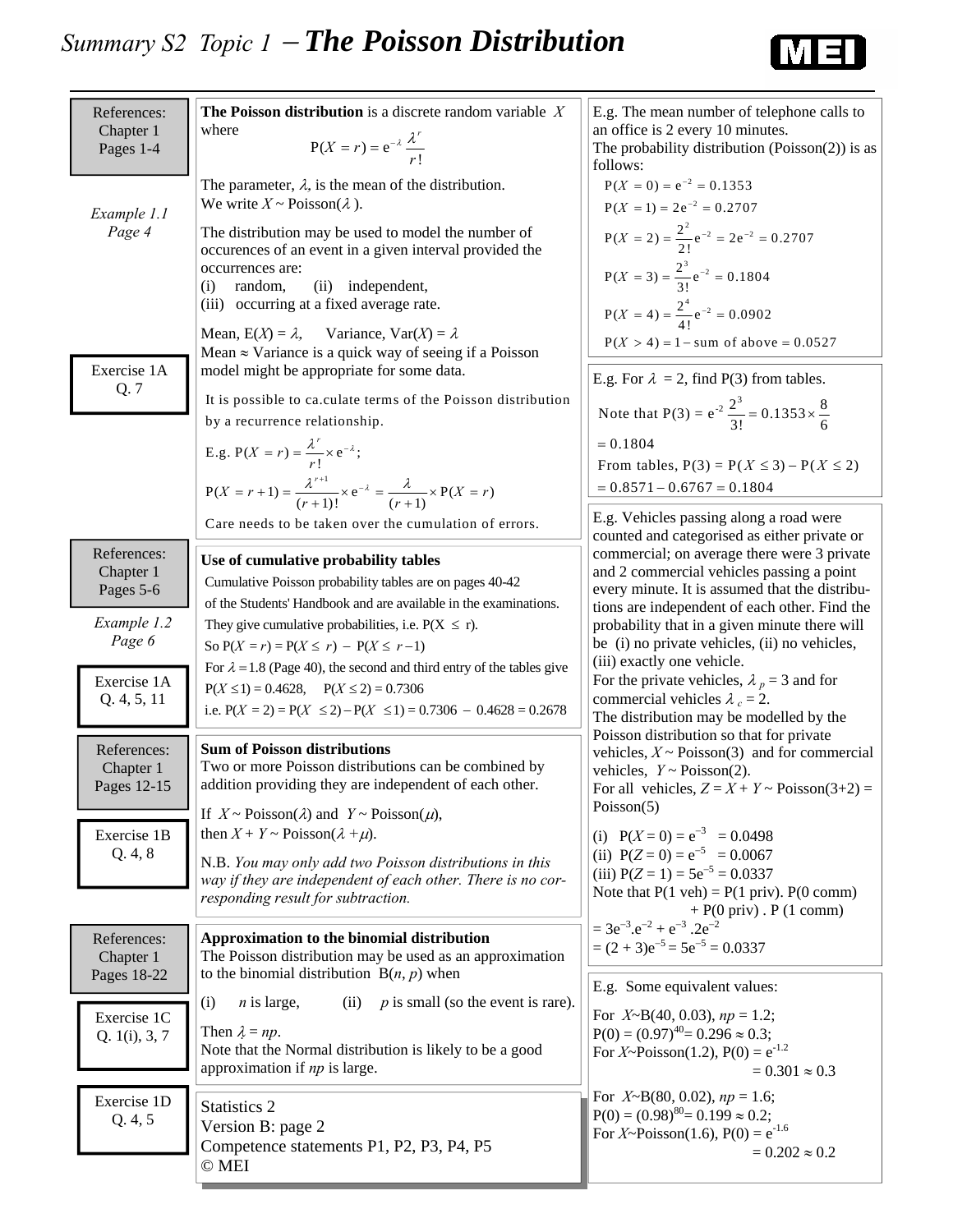#### *Summary S2 Topic 2* − *The Normal Distribution*



| References:<br>Chapter 2<br>Pages 32-44<br>Example 2.1<br>Page 35 | <b>The Normal distribution,</b> $N(\mu, \sigma^2)$ , is a continuous,<br>symmetric distribution with mean $\mu$ and standard<br>deviation $\sigma$ . The standard Normal distribution N(0,1) has<br>mean 0 and standard deviation 1.<br>$P(X \le x_1)$ is represented by the area under the curve<br>below $x_1$ .<br>(It is a special case of a continuous probability density<br>function which is a topic in Statistics 3.)<br>The area under the standard Normal distribution curve | For N(0,1), $P(Z \le z_1)$ can be found from tables<br>(Students Handbook, page 44)<br>E.g. $P(Z < 0.7) = 0.7580$<br>$P(Z > 0.7) = 1 - 0.7580 = 0.2420$<br>For N(2,9) $[\mu = 2, \ \sigma = 3]$                                      |  |  |  |  |
|-------------------------------------------------------------------|-----------------------------------------------------------------------------------------------------------------------------------------------------------------------------------------------------------------------------------------------------------------------------------------------------------------------------------------------------------------------------------------------------------------------------------------------------------------------------------------|--------------------------------------------------------------------------------------------------------------------------------------------------------------------------------------------------------------------------------------|--|--|--|--|
| Exercise 2A<br>Q.4                                                | can be found from tables.<br>To find the area under any other Normal distribution<br>curve, the values need to be standardised by the formula<br>$z = \frac{x - \mu}{\sigma}$                                                                                                                                                                                                                                                                                                           | $P(X < 5) = P(Z < z_1)$ where $z_1 = \frac{(5-2)}{3} = 1$<br>$= 0.8413$<br>E.g. The distribution of masses of adult males<br>may be modelled by a Normal distribution with                                                           |  |  |  |  |
| References:<br>Chapter 2<br>Pages 49, 50                          | <b>Modelling</b><br>Many distributions in the real world, such as adult<br>heights or intelligence quotients, can be modelled well by<br>a Normal distribution with appropriate mean and<br>variance.                                                                                                                                                                                                                                                                                   | mean 75 kg and standard deviation 8 kg. Find<br>the probability that a man chosen at random<br>will have mass between 70 kg and 90 kg.<br>We require $P(70 < X < 90) = P(z_1 < Z < z_2)$<br>where $z_1 = \frac{70 - 75}{8} = -0.625$ |  |  |  |  |
| Example 2.3<br>Page 49                                            | Given the mean $\mu$ and standard deviation $\sigma$ , the Normal<br>distribution N( $\mu$ , $\sigma^2$ ) may often be used.<br>When the underlying distribution is discrete then the<br>Normal distribution may often be used, but in this case a<br>continuity correction must be applied. This requires us to<br>take the mid-point between successive possible values                                                                                                               | and $z_2 = \frac{90 - 75}{8} = 1.875$                                                                                                                                                                                                |  |  |  |  |
| Exercise 2B<br>Q. 1                                               | when working with continuous distribution tables.<br>E.g. $P(X) > 30$ means $P(X > 30.5)$ if X can take only<br>integer values.                                                                                                                                                                                                                                                                                                                                                         | $-0.625$<br>1.875<br>$\Rightarrow$ P(70 < X < 90)<br>$= P(Z < 1.875) - P(Z < -0.625)$<br>$= P(Z < 1.875) - (1 - P(Z < 0.625))$                                                                                                       |  |  |  |  |
| References:                                                       | The Normal approximation to the binomial                                                                                                                                                                                                                                                                                                                                                                                                                                                | $= 0.9696 - (1 - 0.7340) = 0.7036$                                                                                                                                                                                                   |  |  |  |  |
| Chapter 2<br>Pages 50-52                                          | distribution.<br>This is a valid process provided<br>(i)<br>$n$ is large,<br>$p$ is not too close to 0 or 1.<br>(ii)                                                                                                                                                                                                                                                                                                                                                                    | E.g. Find the probability that when a die is<br>thrown 30 times there are at least 10 sixes.<br>Using the binomial distribution requires                                                                                             |  |  |  |  |
| Exercise 2B<br>Q.4                                                | Mean = $np$ , Variance = $npq$ .<br>The approximation will be $N(np, npq)$ .<br>A continuity correction must be applied because we are                                                                                                                                                                                                                                                                                                                                                  | $P(30 \text{ sixes}) + P(29 \text{ sixes}) + \dots + P(10 \text{ sixes}).$<br>However, using $N(np, npq)$ where $n = 30$ and<br>$p = \frac{1}{6}$ , gives N(5, 4.167).<br>$P(X > 9.5) = P(Z > z_1)$                                  |  |  |  |  |
|                                                                   | approximating a discrete distribution by a continuous<br>distribution.                                                                                                                                                                                                                                                                                                                                                                                                                  | where $z_1 = \frac{(9.5-5)}{2.04} = 2.205$<br>$= 1 - 0.9863 = 0.0137$                                                                                                                                                                |  |  |  |  |
| References:<br>Chapter 2<br>Pages 52-54                           | The Normal approximation to the Poisson<br>distribution.<br>This is a valid process provided $\lambda$ is sufficiently large for<br>the distribution to be reasonably symmetric. A good<br>guideline is if $\lambda$ is at least 10.                                                                                                                                                                                                                                                    | N.B. a continuity correction is applied because<br>the original distribution (binomial) is being<br>approximated by a continuous distribution<br>(Normal).                                                                           |  |  |  |  |
| Exercise 2B<br>Q. 11                                              | For a Poisson distribution, mean = variance = $\lambda$<br>The approximation will be $N(\lambda, \lambda)$ .                                                                                                                                                                                                                                                                                                                                                                            | E.g. A large firm has 50 telephone lines. On<br>average, 40 lines are in use at once and the dis-                                                                                                                                    |  |  |  |  |
| Exercise 2C<br>Q. 1, 6, 7                                         | As with the Binomial Distribution, a continuity<br>correction must be applied because we are approximat-<br>ing a discrete distribution by a continuous distribution.                                                                                                                                                                                                                                                                                                                   | tribution may be modelled by Poisson(40). Find<br>the probability of there not being enough lines.<br>The distribution is Poisson(40).                                                                                               |  |  |  |  |
|                                                                   | Statistics 2<br>Version B: page 3<br>Competence statements N1, N2, N3, N5<br>© MEI                                                                                                                                                                                                                                                                                                                                                                                                      | Approximate by $N(40,40)$ .<br>Then we require $P(X > 50) = P(Z > z_1)$<br>where $z_1 = \frac{50.5 - 40}{\sqrt{40}} = 1.66$<br>$\Rightarrow$ P(X > 50) = 1 - 0.9515 = 0.0485                                                         |  |  |  |  |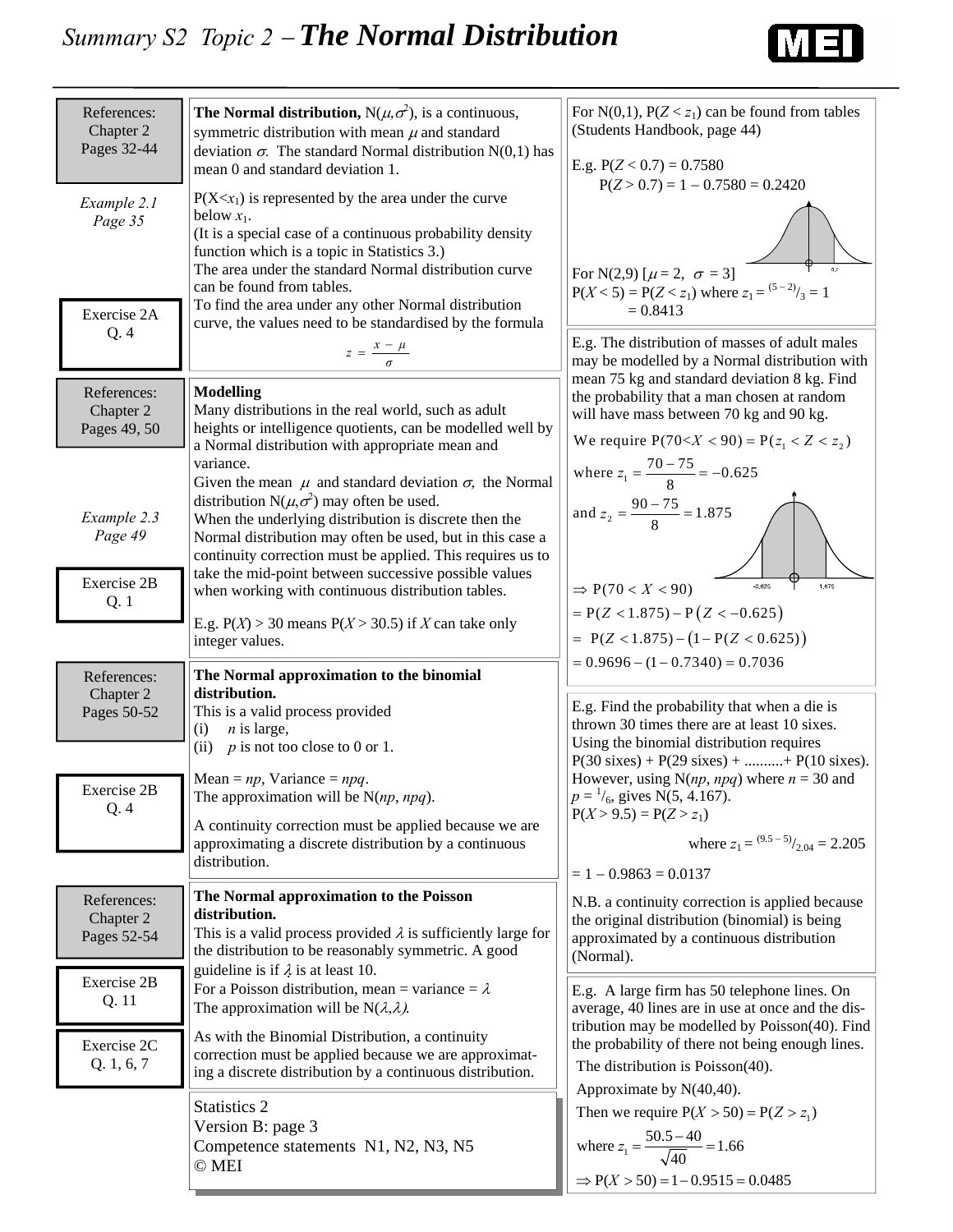#### *Summary S2 Topic 3* − *Samples and Hypothesis Testing* <sup>1</sup>*: Estimating the population mean of a Normal distribution*



| References:<br>Chapter 3<br>Pages 68-71                                  | The distribution of sample means<br>If a population may be modelled by a Normal distribu-<br>tion and samples of size $n$ are taken from the<br>population, then the distribution of means of these<br>samples is also Normal.                                                                                                                                                                                                                                                                                                                                                                                                                                                                                                                                                                                                                                        | E.g. If the parent population is $N(10, 16)$ and a<br>sample of size 25 has mean 8.6, then this value<br>comes from the sampling distribution of means<br>which is $N(10, 0.64)$ .                                                                                                                                                                                                                                                                                                                                                                                                                                                                                                                                                         |  |  |  |  |
|--------------------------------------------------------------------------|-----------------------------------------------------------------------------------------------------------------------------------------------------------------------------------------------------------------------------------------------------------------------------------------------------------------------------------------------------------------------------------------------------------------------------------------------------------------------------------------------------------------------------------------------------------------------------------------------------------------------------------------------------------------------------------------------------------------------------------------------------------------------------------------------------------------------------------------------------------------------|--------------------------------------------------------------------------------------------------------------------------------------------------------------------------------------------------------------------------------------------------------------------------------------------------------------------------------------------------------------------------------------------------------------------------------------------------------------------------------------------------------------------------------------------------------------------------------------------------------------------------------------------------------------------------------------------------------------------------------------------|--|--|--|--|
| Example 3.1<br>Page 70                                                   | If the parent population is $N(\mu, \sigma^2)$ then the<br>sampling distribution of means is $N\left(\mu, \frac{\sigma^2}{n}\right)$ .                                                                                                                                                                                                                                                                                                                                                                                                                                                                                                                                                                                                                                                                                                                                | E.g. It is thought that the parent population is Nor-<br>mally distributed with mean 20.<br>A random sample of 50 data items has a sample<br>mean of 24.2 and s.d. 8.3.<br>Is there any evidence at the 0.1% significance<br>level that the mean of the population is not 20?                                                                                                                                                                                                                                                                                                                                                                                                                                                              |  |  |  |  |
| References:<br>Chapter 3<br>Pages 71-73<br>Exercise 3A<br>Q. 1(i), (iii) | Hypothesis test for the mean using the Normal<br>distribution<br>Tests on the mean using a single sample.<br>H <sub>0</sub> is $\mu = \mu_0$ where $\mu_0$ is some specified value.<br>H <sub>1</sub> may be one tailed: $\mu < \mu_0$ or $\mu > \mu_0$<br>or two tailed: $\mu \neq \mu_0$ .<br>In other words, given the mean of the sample taken we<br>ask the question, "Could the mean of the parent<br>population be what we think it is?"<br>Suppose the parent population is $N(\mu, \sigma^2)$ , then the<br>sampling distribution of means is $N\left(\mu, \frac{\sigma^2}{n}\right)$ . The<br>critical values are therefore $\mu \pm k \frac{\sigma}{\sqrt{n}}$ where the<br>value of $k$ depends on the level of significance<br>and whether it is a one or two-tailed test.<br>We therefore calculate the value $z = \frac{x - \mu}{\sigma \sqrt{n}}$ and | $H_0$ : $\mu = 20$<br>$H_1$ : $\mu \neq 20$<br>(Note that although the mean of the sample<br>is greater than the proposed mean, we do not<br>have $\mu$ > 20 because of the wording of the<br>question.)<br>$\Rightarrow z = \frac{x - \mu}{\sigma \sqrt{n}} = \frac{24.2 - 20}{8.3 \sqrt{50}} = 3.578$<br>Critical value from tables for two-tailed,<br>0.1% significance level is 3.27<br>Since 3.578>3.27 we reject $H_0$ in favour of $H_1$ .<br>There is evidence that the mean of the<br>population is not 20.<br>E.g. A population has variance 16. It is required to<br>test at the 0.5% level of significance whether the<br>mean of the population could be 10 or whether it<br>is less than this. A random sample size 25 has a |  |  |  |  |
| References:<br>Chapter 3<br>Pages 73-74<br>Example 3.3<br>Page 74        | compare it to the value found in tables.<br>Alternatively, if the value of the mean of the sample<br>lies inside the acceptance region then we would accept<br>$H0$ , but if it lay in the critical region then we would<br>reject $H_0$ in favour of $H_1$ .<br>Alternatively, calculate the probability that the value is<br>greater than the value found and see if it less than the<br>significance level be used.                                                                                                                                                                                                                                                                                                                                                                                                                                                | mean of 8.6.<br>$H_0$ : $\mu$ = 10<br>$H_1$ : $\mu$ < 10<br>$k = 2.58$ (for 0.5% level, 1-tailed test)<br>Critical value is $10-2.58 \times \frac{\sigma}{\sqrt{n}} = 10-2.58 \times \frac{4}{5} = 7.936$<br>Since $8.6 > 7.936$ we accept H <sub>0</sub> ; there is no evidence<br>at the $0.5\%$ level of significance that the mean is<br>less than 10.<br>Alternatively, if the mean is 10 then the<br>sampling distribution of means is $N(10, 0.64)$                                                                                                                                                                                                                                                                                 |  |  |  |  |
| Exercise 3A<br>Q.6                                                       | Known and estimated standard deviation<br>The hypothesis test described above requires the value<br>of the standard deviation of the parent population.<br>In reality the standard deviation of the parent<br>population will usually not be known and will have to<br>be estimated from the sample data.<br>If the sample size is sufficiently large, the s.d. of the<br>sample may be used as the s.d. of the parent popula-<br>tion.<br>A good guideline is to require $n \ge 50$ .                                                                                                                                                                                                                                                                                                                                                                                | Then $P(\overline{X} \le 8.6) = 1 - \Phi\left(\frac{10 - 8.6}{0.8}\right) = 1 - \Phi(1.75)$<br>$= 1 - 0.9599 = 0.0401.$<br>Since $0.0401 > 0.005$ we accept H <sub>0</sub><br>Statistics 2<br>Version B: page 4<br>Competence statements N6<br>© MEI                                                                                                                                                                                                                                                                                                                                                                                                                                                                                       |  |  |  |  |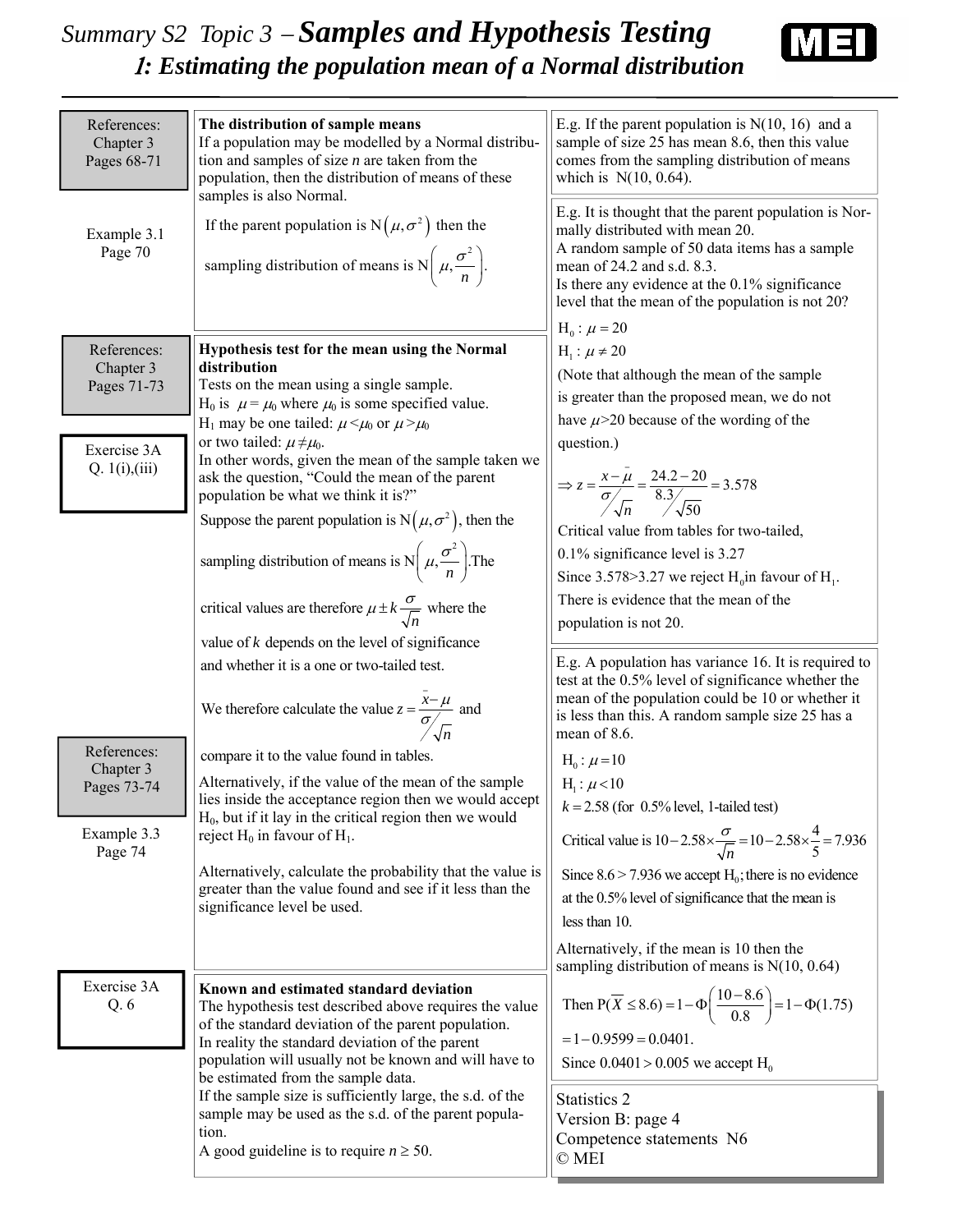



| References:<br>Chapter 3<br>Pages 81-85 | <b>Contingency Tables</b><br>Suppose the elements of a population have 2 sets of dis-<br>tinct characteristics $\{X, Y\}$ , each set containing a finite<br>number of discrete characteristics $X = \{x_1, x_2, , x_m\}$ and<br>$Y = \{y_1, y_2, \ldots, y_n\}$ then each element of the population<br>will have a pair of characteristics $(x_i, y_j)$ . |                                                                                                                                              |           |  |                                                                                                                                                                                                | E.g. a group of 50 students was selected at random<br>from the whole population of students at a<br>College. Each was asked whether they drove to<br>College or not and whether they lived more than<br>or less than 10 km from the College. The results<br>are shown in this table. |                                                                                                                                                                                                                  |                             |                      |                                                                                                       |          |  |
|-----------------------------------------|-----------------------------------------------------------------------------------------------------------------------------------------------------------------------------------------------------------------------------------------------------------------------------------------------------------------------------------------------------------|----------------------------------------------------------------------------------------------------------------------------------------------|-----------|--|------------------------------------------------------------------------------------------------------------------------------------------------------------------------------------------------|--------------------------------------------------------------------------------------------------------------------------------------------------------------------------------------------------------------------------------------------------------------------------------------|------------------------------------------------------------------------------------------------------------------------------------------------------------------------------------------------------------------|-----------------------------|----------------------|-------------------------------------------------------------------------------------------------------|----------|--|
|                                         |                                                                                                                                                                                                                                                                                                                                                           | The frequency of these $m \times n$ pairs $(x_i, y_j)$ can be tabulated<br>into an $m \times n$ contingency table.                           |           |  |                                                                                                                                                                                                |                                                                                                                                                                                                                                                                                      |                                                                                                                                                                                                                  |                             | Nearer<br>than 10 km | Further than 10<br>km                                                                                 |          |  |
|                                         | $y_2$<br>$y_1$<br>$y_n$                                                                                                                                                                                                                                                                                                                                   |                                                                                                                                              |           |  |                                                                                                                                                                                                |                                                                                                                                                                                                                                                                                      | Drives                                                                                                                                                                                                           | 11                          | 17                   | 28                                                                                                    |          |  |
|                                         | $x_1$                                                                                                                                                                                                                                                                                                                                                     | $f_{1,1}$                                                                                                                                    | $f_{1,2}$ |  | $f_{1,n}$                                                                                                                                                                                      |                                                                                                                                                                                                                                                                                      |                                                                                                                                                                                                                  | Does not<br>drive           | 15                   | 7                                                                                                     | 22       |  |
|                                         | $x_2$                                                                                                                                                                                                                                                                                                                                                     | $f_{2,1}$                                                                                                                                    | $f_{2,2}$ |  | $f_{2,n}$                                                                                                                                                                                      |                                                                                                                                                                                                                                                                                      |                                                                                                                                                                                                                  |                             | 26                   | 24                                                                                                    | 50       |  |
|                                         | $x_m$                                                                                                                                                                                                                                                                                                                                                     | $f_{m,1}$                                                                                                                                    | $f_{m,2}$ |  | $f_{m,n}$                                                                                                                                                                                      |                                                                                                                                                                                                                                                                                      |                                                                                                                                                                                                                  |                             |                      | E.g. If driving to College and the distance lived<br>are not associated events then if one student is |          |  |
|                                         | The <b>marginal totals</b> are the sum of the rows and the sum<br>of the columns and it is usual to add a row and a column<br>for these.<br>The requirement is to determine the extent to which the<br>variables are related.<br>If they are not related but independent, then theoretical                                                                |                                                                                                                                              |           |  |                                                                                                                                                                                                | chosen at random the estimated probabilities are<br>P(drives) = $\frac{28}{50}$ , P(lives further than 10 km) = $\frac{24}{50}$<br>and P(drives and lives further than 10 km) = $\frac{28}{50} \times \frac{24}{50}$<br>$= 0.2688$                                                   |                                                                                                                                                                                                                  |                             |                      |                                                                                                       |          |  |
|                                         | probabilities can be estimated from the sample data.<br>You now have two tables, one containing the actual<br>(observed) frequencies and the other containing the esti-<br>mated expected frequencies based on the assumption that<br>the variables are independent.                                                                                      |                                                                                                                                              |           |  |                                                                                                                                                                                                |                                                                                                                                                                                                                                                                                      | So out of 50 people we would expect $50 \times 0.2688$<br>$= 13.44$<br>In a similar way the entries in the other three<br>boxes are calculated to give the following:                                            |                             |                      |                                                                                                       |          |  |
|                                         |                                                                                                                                                                                                                                                                                                                                                           | The hypothesis test<br>$H_0$ : The variables are not associated.<br>$H_1$ : The variables are associated.                                    |           |  |                                                                                                                                                                                                |                                                                                                                                                                                                                                                                                      |                                                                                                                                                                                                                  |                             | Nearer<br>than 10 km | Further than 10<br>km                                                                                 |          |  |
| References:<br>Chapter                  |                                                                                                                                                                                                                                                                                                                                                           | The $\chi^2$ Statistic (Chi-squared statistic)<br>This statistic measures how far apart are the set of<br>observed and expected frequencies. |           |  |                                                                                                                                                                                                |                                                                                                                                                                                                                                                                                      |                                                                                                                                                                                                                  | Drives<br>Does not<br>drive | 14.56<br>11.44       | 13.44<br>10.56                                                                                        | 28<br>22 |  |
| Pages 87-92                             |                                                                                                                                                                                                                                                                                                                                                           |                                                                                                                                              |           |  |                                                                                                                                                                                                |                                                                                                                                                                                                                                                                                      |                                                                                                                                                                                                                  |                             | 26                   | 24                                                                                                    | 50       |  |
|                                         | $X^2 = \sum \frac{\text{(observed frequency - expected frequency)}^2}{\text{expected frequency}}$<br>$=\sum \frac{(f_o - f_e)^2}{f}$                                                                                                                                                                                                                      |                                                                                                                                              |           |  |                                                                                                                                                                                                | We test the hypotheses:<br>$H_0$ : the two events are not associated<br>$H_1$ : The two events are associated.                                                                                                                                                                       |                                                                                                                                                                                                                  |                             |                      |                                                                                                       |          |  |
| References:<br>Chapter 3<br>Page 85     | <b>Degrees of freedom</b><br>The distribution depends on the number of free variables<br>there are, called the degrees of freedom, $\nu$ .<br>This is the number of cells less the number of restrictions<br>placed on the data.                                                                                                                          |                                                                                                                                              |           |  | $X^2 = \sum \frac{(f_o - f_e)^2}{f}$<br>$=\frac{(11-14.56)^2}{14.56}+\frac{(17-13.44)^2}{13.44}+\frac{(15-11.44)^2}{11.44}+\frac{(7-10.56)^2}{10.56}$<br>$= 0.8704 + 0.9430 + 1.1078 + 1.2002$ |                                                                                                                                                                                                                                                                                      |                                                                                                                                                                                                                  |                             |                      |                                                                                                       |          |  |
| Exercise 3B<br>Q.4, 5                   | For a $2\times 2$ table such as the example given the number of<br>cells to be filled is 4, but the overall total is 50 which is a<br>restriction and the proportions for each variable were also<br>estimated from the data, giving two further restrictions.<br>So the number of degrees of freedom in the example is 1.                                |                                                                                                                                              |           |  |                                                                                                                                                                                                |                                                                                                                                                                                                                                                                                      | $= 4.1214$<br>If the test is at the 5% level then the tables on<br>page 45 of the MEI Students' Handbook gives the<br>critical value of 3.841 ( $v = 1$ ).<br>Since $4.1214 > 3.841$ we reject the null hypothe- |                             |                      |                                                                                                       |          |  |
| Exercise 3C<br>Q.1, 8                   | In general the number of degrees of freedom for an $m \times n$<br>table is $(m-1)(n-1)$ .<br>Statistics 2                                                                                                                                                                                                                                                |                                                                                                                                              |           |  |                                                                                                                                                                                                | sis, $H_0$ , and conclude that there is evidence that the<br>two events are associated.<br>If the test were at the 1% significance level then<br>we would conclude that there was not enough evi-                                                                                    |                                                                                                                                                                                                                  |                             |                      |                                                                                                       |          |  |
|                                         | Version B: page 5<br>© MEI                                                                                                                                                                                                                                                                                                                                | Competence statements H1, H2                                                                                                                 |           |  |                                                                                                                                                                                                |                                                                                                                                                                                                                                                                                      |                                                                                                                                                                                                                  |                             |                      | dence to reject the null hypothesis.                                                                  |          |  |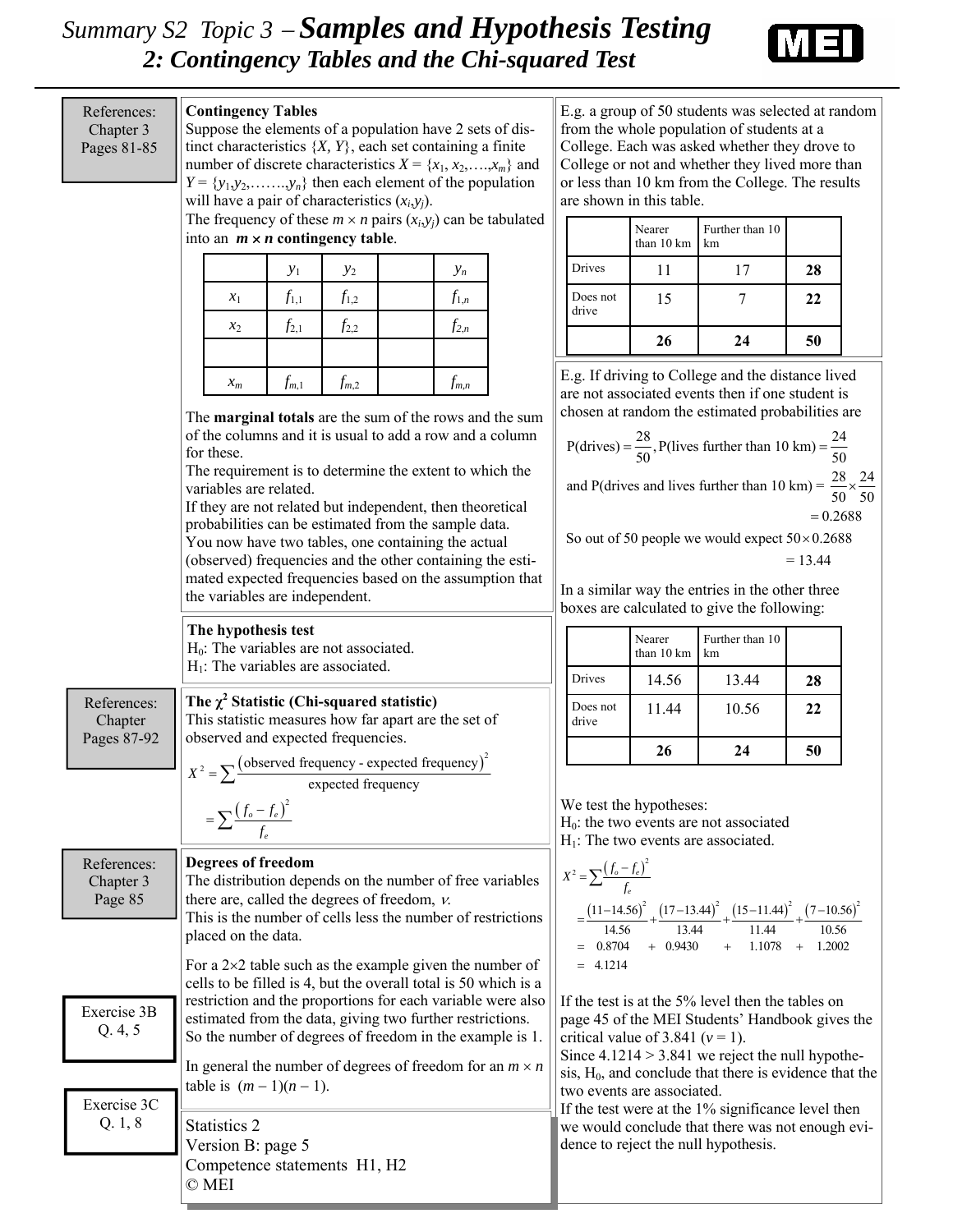### *Summary S2 Topic 4* − *Bivariate Data* − *1*

IM E

| References:<br>Chapter 4<br>Pages 104-109 | <b>Bivariate Data</b> are pairs of values $(x, y)$ associated with a<br>single item.<br>e.g. lengths and widths of leaves.<br>The individual variables $x$ and $y$ may be discrete or<br>continuous.<br>A scatter diagram is obtained by plotting the points $(x_1, y_1)$ ,<br>$(x_2, y_2)$ etc.<br>Correlation is a measure of the linear association between<br>the variables.                                      | <b>Example 1</b><br>The length $(x \text{ cm})$ and width $(y \text{ cm})$ of leaves<br>of a tree were measured and recorded as<br>follows:<br>2.1 2.3 2.7 3.0 3.4 3.9<br>$\boldsymbol{x}$<br>1.1 1.3 1.4 1.6 1.9 1.7<br>$\mathcal{V}$<br>The scatter graph is drawn as shown.<br>2.0 $\frac{7}{4}$ |
|-------------------------------------------|-----------------------------------------------------------------------------------------------------------------------------------------------------------------------------------------------------------------------------------------------------------------------------------------------------------------------------------------------------------------------------------------------------------------------|-----------------------------------------------------------------------------------------------------------------------------------------------------------------------------------------------------------------------------------------------------------------------------------------------------|
|                                           | A line of best fit is a line drawn to fit the set of data points<br>as closely as possible.<br>This line will pass through the mean point $(x, y)$ where<br>$\overline{x}$ is the mean of the $x$ values and $\overline{y}$ is the mean of the<br>y values.<br>There is said to be <b>perfect correlation</b> if all the points lie on<br>a line.                                                                     | 1.5<br>1.0<br>3.0<br>2.0<br>The mean point is $(x, y)$ which is $(2.9, 1.5)$<br>The line of best fit is drawn through the point $(2.9, 1.5)$                                                                                                                                                        |
|                                           | <b>Correlation and Regression</b><br>If the $x$ and $y$ values are both regarded as values of random<br>variables, then the analysis is correlation. Choose a sample<br>from a population and measure two attributes.<br>If the $x$ value is non-random (e.g. time at fixed intervals)<br>then the analysis is regression. Choose the value of one vari-<br>able and measure the corresponding value of another.      | E.g. 50 students are selected at random and<br>their heights and weights are measured. This<br>will require correlation analysis.<br>A ball is bounced 5 times from each of a<br>number of different heights and the height is<br>recorded. This will require regression<br>analysis.               |
| References:<br>Chapter 4<br>Pages 110-111 | Notation for <i>n</i> pairs of observations $(x, y)$ .<br>$S_{xy} = \sum \left(x_i - \bar{x}\right) \left(y_i - \bar{y}\right), S_{xx} = \sum \left(x_i - \bar{x}\right) \left(x_i - \bar{x}\right)$<br>$S_{yy} = \sum \left( y_i - \bar{y} \right) \left( y_i - \bar{y} \right)$<br>The alternative form for $S_{xy}$ is<br>$S_{xy} = \sum x_i y_i - \frac{\sum x_i \sum y_i}{n} = \sum x_i y_i - n \bar{x} \bar{y}$ | For the data above:<br>$\sum x = 17.4;$ $\sum y = 9.0;$ $\sum xy = 26.97$<br>$S_{xy} = 26.97 - \frac{17.4 \times 9.0}{6} \Rightarrow S_{xy} = 0.87$                                                                                                                                                 |
|                                           |                                                                                                                                                                                                                                                                                                                                                                                                                       | For the data above:<br>$\sum x^2 = 52.76 \Rightarrow S_{xx} = 2.3$                                                                                                                                                                                                                                  |
|                                           | <b>Pearson's Product Moment Correlation Coefficient</b><br>provides a standardised measure of covariance.                                                                                                                                                                                                                                                                                                             | $\sum y^2 = 13.92 \Rightarrow S_{yy} = 0.42$<br>$r = \frac{S_{xy}}{\sqrt{S_{xx}S_{yy}}} = \frac{0.87}{\sqrt{2.3 \times 0.42}} = 0.885$                                                                                                                                                              |
| References:<br>Chapter 4<br>Pages 111-114 | $r = \frac{S_{xy}}{\sqrt{S_{xx}S_{yy}}} = \frac{\sum (x_i - \bar{x}) (y_i - \bar{y})}{\sqrt{\sum (x_i - \bar{x})^2 \sum (y_i - \bar{y})^2}}$                                                                                                                                                                                                                                                                          | $r$ can be found directly with an appropriate<br>calculator.                                                                                                                                                                                                                                        |
| Example 4.1<br>Page 112                   | $=\frac{\sum x_i y_i - n x y}{\sqrt{\left(\sum x_i^2 - n x^2\right)\left(\sum y_i^2 - n y^2\right)}}$                                                                                                                                                                                                                                                                                                                 |                                                                                                                                                                                                                                                                                                     |
| Exercise 4A<br>Q.2                        | The pmcc lies between $-1$ and $+1$ .                                                                                                                                                                                                                                                                                                                                                                                 | Statistics 2<br>Version B: page 6<br>Competence statements b1, b2, b3<br>© MEI                                                                                                                                                                                                                      |